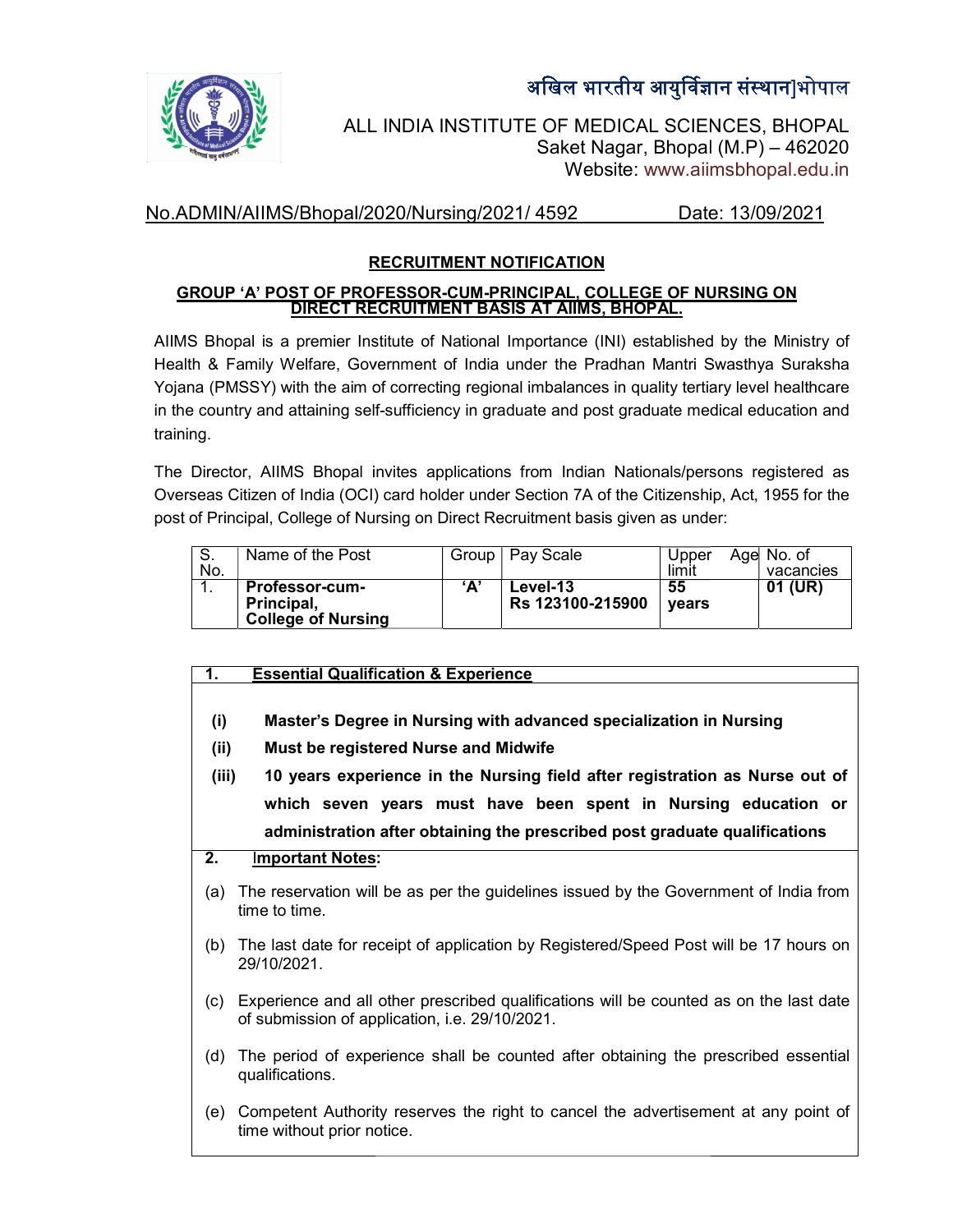## 3. OTHER INFORMATION FOR THE CANDIDATES

- (i) The officers who fulfill the above qualifications/eligibility criteria may submit their application in the prescribed proforma as at Annexure-I to the Deputy Director (Admin), All India Institute of Medical Sciences, Saket Nagar, Bhopal-462020 so as to reach him by 5.00 pm on 29/10/2021 by Registered/Speed Post only along with self attested copies of certificates in support of their qualifications, experience and other credentials.
- (ii) The candidate who is already in government service shall submit the application through proper channel or submit 'No Objection Certificate' from the present employer at the time of interview.
- (iii) The envelope containing the application should be superscripted "Application for the Post of 'Principal, Nursing College, AIIMS, Bhopal'.
- (iv) Applications received after the stipulated time and date and or without supporting documents or found to be incomplete in any respect will be summarily rejected and no correspondence will be entertained in this regard.
- (v) Canvassing in any form will lead to disqualification of the candidature.
- (vi) For Clarification & Enquiries: Mail to: recruitment.deputation@aiimsbhopal.edu.in Contact No. : 0755- 2672334
- 4. APPLICATION FEE:
	- The application fee for General/OBC category candidate is Rs. 2,000/-.
	- Fees to be paid by Demand Draft only in favour of "DIRECTOR, AIIMS Bhopal"
	- Fee once remitted will not be refunded.
	- Candidates belonging to PwD/SC/ST category and female candidates are exen from payment of application fee.

## 5. SHORTLISTING BY METHODS OF SELECTION:

The prescribed qualification is minimum and mere possessing the same does not entitle any candidate to be called for interview or for selection. Based on bio-data and the number of applications, the Screening Committee may shortlist candidates for interview. Candidates called for interview will have to produce all relevant original documents in proof of details furnished in their application at the time of interview. They may also be asked to submit an affidavit/declaration as may be decided by the Competent Authority at the time of Interview. The methodology of Selection will be decided by the Selection Committee as deemed fit besides any other matter relating to the Selection Process.

## 6. PLACE OF INTERVIEW:

The interviews will be held at AIIMS, BHOPAL or any place as decided by the Competent Authority of Institute. No TA/DA will be paid for appearing in the interview.

## 7. OTHER TERMS AND CONDITIONS:

(i) All the appointees including in-service candidates shall be governed by the New Pension Scheme (NPS) as per the provisions contained in the Ministry of Finance, Department of Economic Affairs (ECB & PR Division), Government of India Notification No. 5/7/2003 - ECB&PR dated 22/12/2003.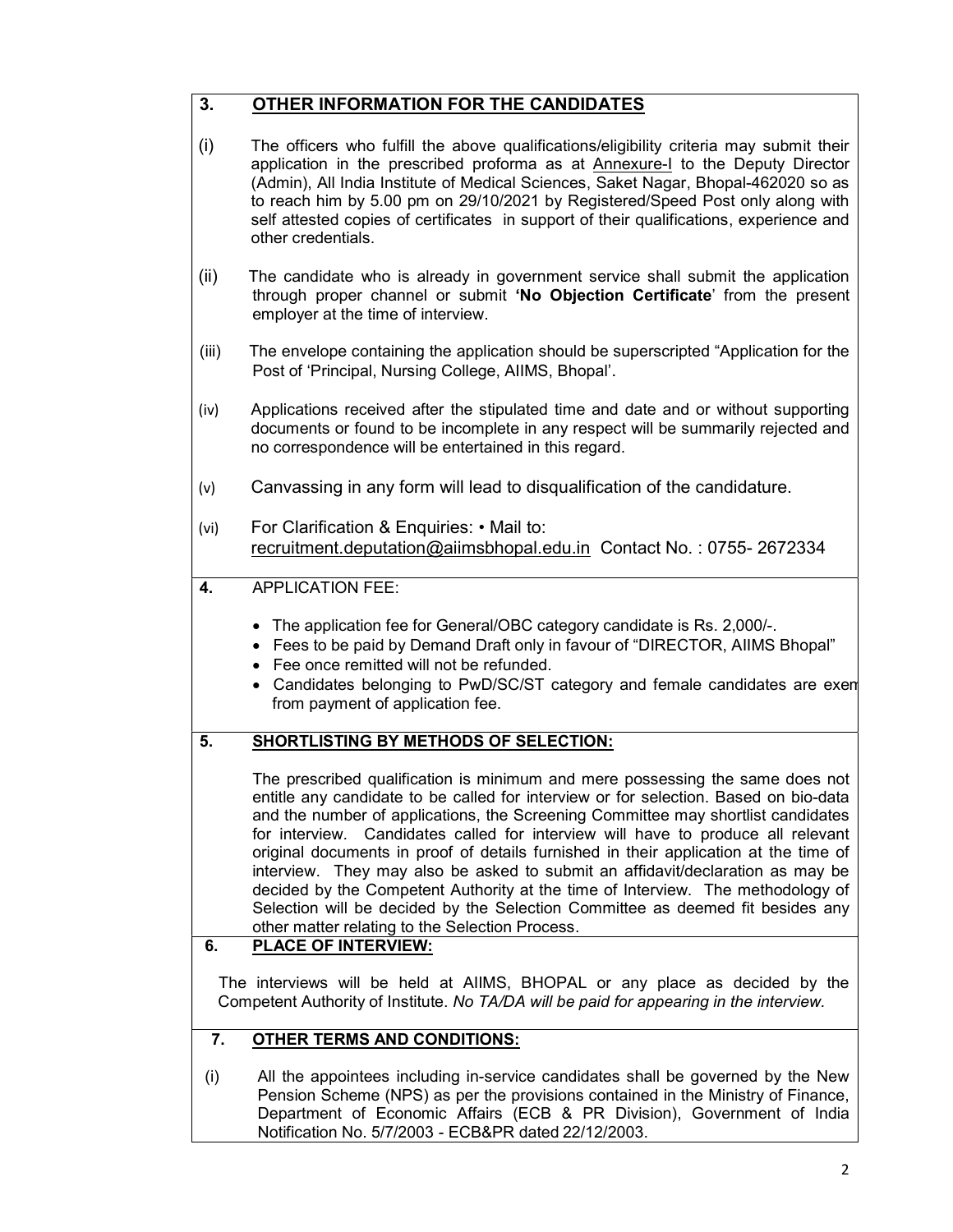| (ii) | The decision of the AIIMS, Bhopal in all matters relating to eligibility, acceptance or<br>rejection of the applications, penalty for false information, mode of selection, |  |  |  |  |  |
|------|-----------------------------------------------------------------------------------------------------------------------------------------------------------------------------|--|--|--|--|--|
|      | conduct of interview and selection and offer of appointment to the selected                                                                                                 |  |  |  |  |  |
|      | candidates will be final and binding on the candidates and no enguiry /                                                                                                     |  |  |  |  |  |
|      | correspondence will be entertained in this regard. The offer of appointment to the                                                                                          |  |  |  |  |  |
|      | selected candidate will be provisional and subject to verification of relevant                                                                                              |  |  |  |  |  |
|      | documents/ credentials by the competent authority.                                                                                                                          |  |  |  |  |  |

- (iii) The appointment is fulltime and private practice of any type is strictly prohibited.
- (iv) He/She is to conform to the rules of conduct and discipline as applicable to Institute employees.
- (v) List of eligible candidate, date and time for interview shall be put up in the website of AIIMS, Bhopal.
- (vi) The appointment will be subject to review and probation for two years.
- (vii) After joining to the post in the Institute, if any appointee desires to apply for any post outside the AIIMS, Bhopal within the first year of her/his joining, she/he will not be issued any type of No Objection Certificate/Relieving Letter or Experience Certificate.
- (viii) Relaxation in age will be as per Government of India Rules..
- (ix) Age relaxation for PWBD candidates and Central Government employees will be as per DoPT Orders/Government of India Rules as .
- (x) Appointment of selected candidate is subject to his/her being declared medically fit by the competent Medical Board and Police Verification.
- (xi) The appointment can also be terminated at any time, on either side, by giving one month's notice or paying one month's salary, without assigning ay reason or failure to complete the period of three months to the satisfaction of competent authority. The appointee shall be on the whole time appointment of AIIMS, Bhopal and shall not accept any other assignment, paid or otherwise and shall not engage himself/herself in a private practice of any kind during their duty. The appointee shall perform the duties assigned to him/her. The competent authority reserves the right to assign any duty as and when required. No extra/additional allowances will be admissible in case of such assignment.
- (xii) Leave entitlement of the appointee shall be as per the existing Government Rules.
- (xiii) The candidate should not have been convicted by any Court of Law.
- (xiv) In case any information given or declaration by the candidate is found to be false or if the candidate has willfully suppressed any material information relevant to this appointment, he/she will be liable to be removed from the service and any action taken as deemed fit by the Appointing Authority.
- (xv) The decision of the competent authority regarding selection of candidates will be final and no representation will be entertained in this regard.
- (xvi) The candidates are to satisfy all eligibility criteria before submitting the application. They must possess the educational qualification and experience as recognized by the Government of India. Their candidature will be cancelled at any stage if it is found that their educational qualification or experience is not recognized by the